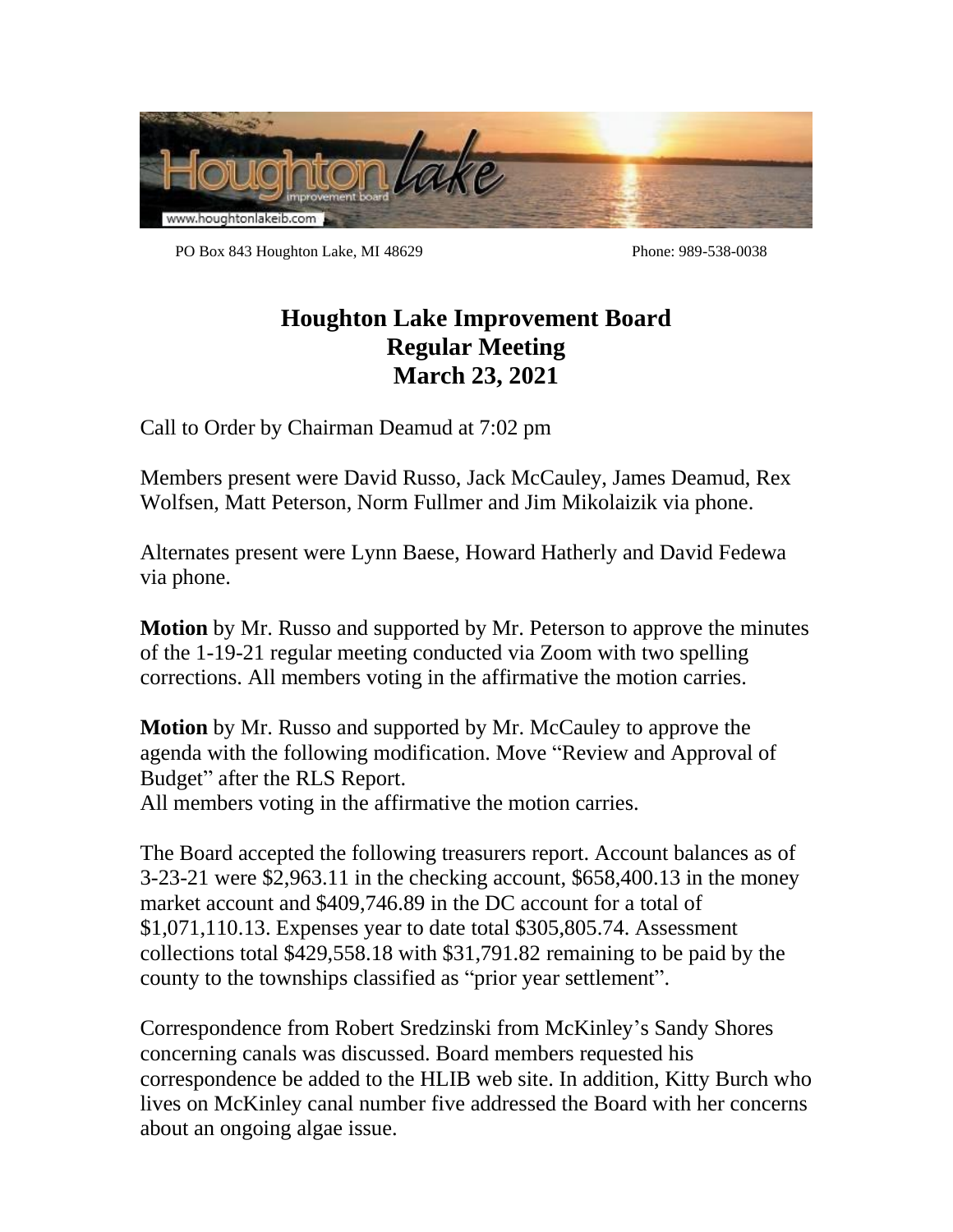**Motion** by Mr. Russo and supported by Mr. Peterson to nominate James Deamud as chairman for a two-year term. All members voting in the affirmative, except for Mr. Deamud who abstained, the motion carries.

**Motion** by Mr. Russo and supported by Mr. Peterson to nominate Norm Fullmer as Secretary/Treasurer for a two-year term. All members voting in the affirmative, except for Mr. Fullmer who abstained, the motion carries.

An issue with property 006-013-009-0025 was presented to the Board regarding back lot assessments dating back to 2008. Secretary Fullmer verified that payments were made from 2008 thru 2020 on the abovementioned property that by HLIB guidelines was contiguous with property 006-200-014-0000. Mr. Fullmer indicated that 006-013-009-0025 had been made inactive in the HLIB assessment roll beginning in 2021. The respective township treasurer was also contacted who made the change to the township roll. No further action was taken by the Board.

The Houghton Lake Improvement Board Awareness Campaign 2020 results were provided by Spectrum Reach. There were 4464 online video engagements, five times the national average, and 373 visits to the HLIB web site. Online displays and geofencing had 4091 interactions. Spectrum proposed 4,338 television spots on 16 networks for \$8000. This price includes 285,000 impressions with online video, online display and geofencing. Commercial production rates range from \$520 to \$910. Print advertising was also discussed with Mr. Russo to follow up with the Houghton Lake Resorter.

No action was taken regarding this agenda item.

A proposal for CD3 boat cleaning systems were emailed to all board members and alternates. After discussion, no action was taken.

**RLS Report-**Mike Solomon reported to the board that he was attempting to secure a price reduction for ProcellaCOR and other herbicides. He stated that the producer of ProcellaCOR would like to play a more active roll and stand behind their product. He outlined new rules from EGLE for the use of copper products. Copper products are

Not allowed within twenty feet of known or suspected spawning beds. EGLE also restricts the use of copper products to May through June only when treating algae and other aquatic plants. Solomon also discussed the use of Phoslock, a new treatment for algae in some of the most problematic canals. He discussed switching up treatment methods and products to prevent tolerance resistance.